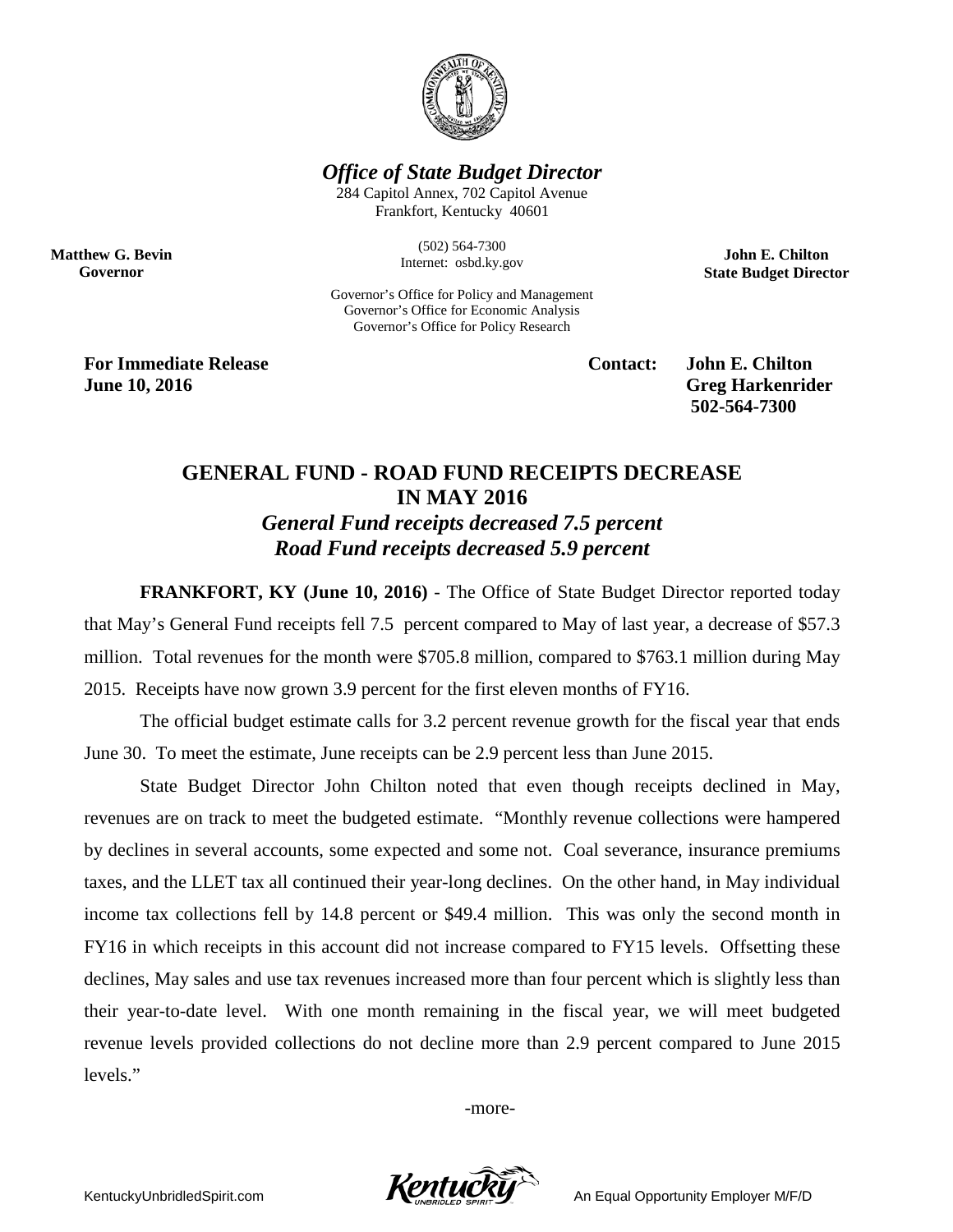Among the major accounts:

- Sales and use tax receipts increased 4.1 percent for the month and have grown 6.3 percent year-to-date.
- Corporation income tax receipts grew by \$600,000 in May and have grown 9.3 percent for the year.
- Individual income tax collections fell 14.8 percent in May due primarily to declines in withholding and balances on net returns. Receipts have grown 5.6 percent through the first eleven months of FY16.
- Property tax collections decreased 0.5 percent in May but have grown 2.8 percent yearto-date.
- Cigarette tax receipts declined 3.9 percent in May but have grown 0.8 percent year-todate.
- Coal severance tax receipts fell 48.4 percent in May to a record low of \$7.4 million. Collections have fallen 32.2 percent through the first eleven months of the fiscal year.

Road Fund receipts fell 5.9 percent in May 2016 with collections of \$118.6 million. Year-todate collections have declined 4.0 percent. The official Road Fund revenue estimate calls for a 5.3 percent decrease in revenues for the fiscal year. Based on year-to-date tax collections, revenues can fall as much as 20.4 percent in June and the revenue estimate will be achieved. The most recent internal revenue estimate predicted revenues will decline 4.3 percent for the year. Among the accounts, motor fuel taxes rose 2.3 percent, motor vehicle usage revenue fell 22.6 percent, and license and privilege receipts grew 4.1 percent.

**-30-**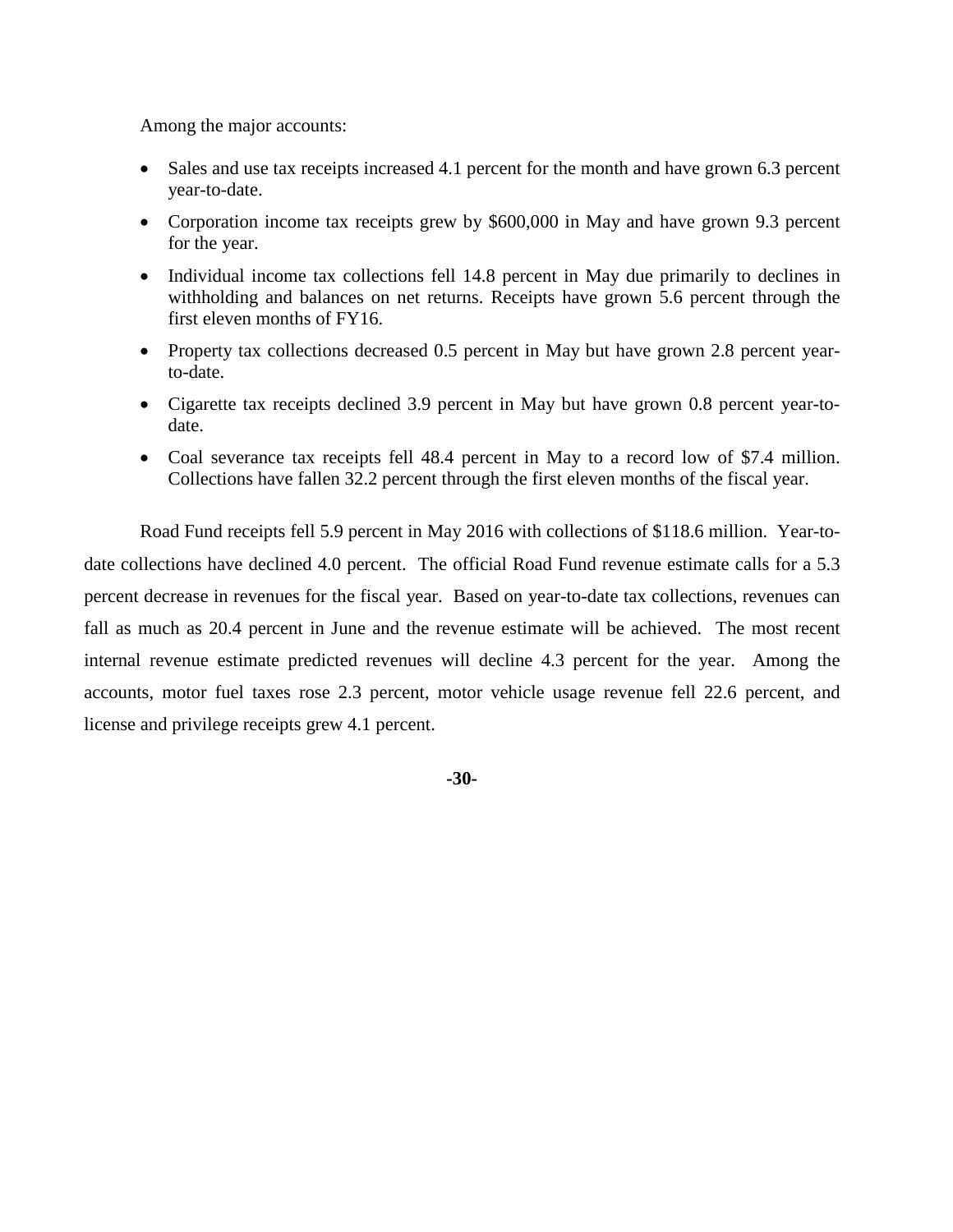## KENTUCKY STATE GOVERNMENT REVENUE 1. GENERAL FUND REVENUE

|                                                  |                                | <b>MAY</b>                     |                  | <b>JULY THROUGH MAY</b>            |                                    |              |
|--------------------------------------------------|--------------------------------|--------------------------------|------------------|------------------------------------|------------------------------------|--------------|
|                                                  | 2016                           | 2015                           | % Change         | FY 2016                            | FY 2015                            | % Change     |
|                                                  |                                |                                |                  |                                    |                                    |              |
| <b>TOTAL GENERAL FUND</b>                        | \$705,781,148                  | \$763,075,627<br>\$741,142,073 | $-7.5%$<br>-7.9% | \$9,296,847,926<br>\$9,004,509,133 | \$8,944,030,288<br>\$8,641,626,218 | 3.9%<br>4.2% |
| <b>Tax Receipts</b><br>Sales and Gross Receipts  | \$682,222,750<br>\$352,102,349 | \$350,043,069                  | 0.6%             | \$3,706,554,320                    | \$3,521,134,989                    | 5.3%         |
|                                                  | 490,543                        | 500,750                        | $-2.0%$          |                                    | 5,577,551                          | 4.9%         |
| <b>Beer Consumption</b><br><b>Beer Wholesale</b> | 5,005,473                      | 4,994,745                      | 0.2%             | 5,852,797<br>55,499,454            | 52,444,174                         | 5.8%         |
|                                                  |                                |                                | $-3.9%$          |                                    |                                    | 0.8%         |
| Cigarette                                        | 19,504,033                     | 20,287,238                     |                  | 204,869,512                        | 203,319,975                        |              |
| <b>Distilled Spirits Case Sales</b>              | 12,678                         | 12,238                         | 3.6%             | 124,855                            | 122,507                            | 1.9%         |
| <b>Distilled Spirits Consumption</b>             | 1,182,176                      | 1,139,447                      | 3.7%             | 11,742,117                         | 11,503,205                         | 2.1%         |
| <b>Distilled Spirits Wholesale</b>               | 3,692,009                      | 3,511,322                      | 5.1%             | 35,557,600                         | 33,674,791                         | 5.6%         |
| Insurance Premium                                | 28,124,083                     | 36,887,997                     | $-23.8%$         | 125,902,535                        | 136,749,714                        | $-7.9%$      |
| Pari-Mutuel                                      | 703,788                        | 400,657                        | 75.7%            | 4,271,906                          | 2,685,451                          | 59.1%        |
| Race Track Admission                             | 4,509                          | $\mathbf{0}$                   | ---              | 195,389                            | 155,426                            | 25.7%        |
| Sales and Use                                    | 284,242,930                    | 272,997,118                    | 4.1%             | 3,165,794,582                      | 2,979,260,693                      | 6.3%         |
| Wine Consumption                                 | 259,301                        | 249,579                        | 3.9%             | 2,864,121                          | 2,699,209                          | 6.1%         |
| Wine Wholesale                                   | 1,474,113                      | 1,519,204                      | $-3.0%$          | 15, 185, 355                       | 15,138,643                         | 0.3%         |
| <b>Telecommunications Tax</b>                    | 5,699,615                      | 5,731,725                      | $-0.6%$          | 59,234,356                         | 58,224,172                         | 1.7%         |
| <b>Other Tobacco Products</b>                    | 1,707,172                      | 1,808,602                      | $-5.6%$          | 19,451,633                         | 19,571,219                         | $-0.6%$      |
| Floor Stock Tax                                  | (75)                           | 2,450                          | ---              | 8,108                              | 8,260                              | $-1.8%$      |
| License and Privilege                            | \$402,590                      | \$145,075                      | 177.5%           | \$110,148,666                      | \$101,677,088                      | 8.3%         |
| Alc. Bev. License Suspension                     | 45.024                         | 25,500                         | 76.6%            | 447,975                            | 395,017                            | 13.4%        |
| <b>Corporation License</b>                       | (50, 381)                      | (235, 277)                     | ---              | 83,408                             | 179,539                            | $-53.5%$     |
| Corporation Organization                         | 0                              | 30,942                         | $-100.0\%$       | 101,145                            | 140,869                            | $-28.2%$     |
| Occupational Licenses                            | 37,996                         | 19,558                         | 94.3%            | 228,926                            | 144,649                            | 58.3%        |
| Race Track License                               | 8,225                          | $\mathbf{0}$                   | ---              | 284,375                            |                                    | 14.8%        |
| <b>Bank Franchise Tax</b>                        | 280,610                        | 251,665                        | 11.5%            | 108,380,107                        | 247,766<br>99.961.055              | 8.4%         |
| <b>Driver License Fees</b>                       | 81,116                         | 52,687                         | 54.0%            |                                    |                                    | 2.4%         |
|                                                  |                                |                                |                  | 622,730                            | 608,194                            |              |
| <b>Natural Resources</b>                         | \$9,343,861                    | \$17,251,181                   | $-45.8%$         | \$139,974,887                      | \$205,162,215                      | $-31.8%$     |
| Coal Severance                                   | 7,389,427                      | 14,325,713                     | $-48.4%$         | 113,361,279                        | 167,250,237                        | $-32.2%$     |
| Oil Production                                   | 353,894                        | 544,489                        | $-35.0%$         | 4,355,181                          | 9,202,570                          | $-52.7%$     |
| <b>Minerals Severance</b>                        | 1,250,696                      | 1,425,780                      | $-12.3%$         | 16,058,853                         | 13,819,527                         | 16.2%        |
| Natural Gas Severance                            | 349,845                        | 955,200                        | $-63.4%$         | 6,199,573                          | 14,889,882                         | $-58.4%$     |
|                                                  |                                |                                |                  |                                    |                                    |              |
| Income                                           | \$291,961,982                  | \$345,173,682                  | $-15.4%$         | \$4,418,126,689                    | \$4,200,256,692                    | 5.2%         |
| Corporation                                      | 1,692,526                      | 1,064,265                      | 59.0%            | 364,912,713                        | 333,906,977                        | 9.3%         |
| Individual                                       | 284,317,339                    | 333,666,289                    | $-14.8%$         | 3,891,335,536                      | 3,684,972,007                      | 5.6%         |
| <b>Limited Liability Entity</b>                  | 5,952,117                      | 10,443,128                     | $-43.0%$         | 161,878,440                        | 181,377,708                        | $-10.8%$     |
| Property                                         | \$21,689,493                   | \$21,806,421                   | $-0.5%$          | \$560,706,996                      | \$545,278,133                      | 2.8%         |
| Building & Loan Association                      | 573,341                        | 585,430                        | $-2.1\%$         | 561,460                            | 87,280                             | 543.3%       |
| General - Real                                   | 2,720,645                      | 2,715,549                      | 0.2%             | 268,044,903                        | 259,130,818                        | 3.4%         |
| General - Tangible                               | 14,662,963                     | 13,298,076                     | 10.3%            | 226,857,610                        | 215,670,158                        | 5.2%         |
| Omitted & Delinquent                             | 2,826,266                      | 3,499,504                      | $-19.2%$         | 9,743,707                          | 10,799,320                         | $-9.8%$      |
| <b>Public Service</b>                            | 909,653                        | 1,711,361                      | -46.8%           | 53,902,466                         | 58,104,507                         | $-7.2%$      |
| Other                                            | (3, 374)                       | (3,500)                        | ---              | 1,596,850                          | 1,486,050                          | 7.5%         |
|                                                  |                                |                                |                  |                                    |                                    |              |
| Inheritance Tax                                  | \$4,604,040                    | \$4,586,355                    | 0.4%             | \$46,425,696                       | \$45,193,979                       | 2.7%         |
| <b>Miscellaneous</b>                             | 2,118,435                      | 2,136,290                      | $-0.8%$          | 22,571,880                         | 22,923,122                         | $-1.5%$      |
| <b>Legal Process</b>                             | 1,269,879                      | 1,352,065                      | $-6.1%$          | 13,262,621                         | 14,222,056                         | $-6.7\%$     |
| T. V. A. In Lieu Payments                        | 848,556                        | 784,225                        | 8.2%             | 9,271,255                          | 8,668,207                          | 7.0%         |
| Other                                            | 0                              | 0                              | ---              | 38,005                             | 32,858                             | 15.7%        |
|                                                  |                                |                                |                  |                                    |                                    |              |
| <b>Nontax Receipts</b>                           | \$23,322,592                   | \$21,729,302                   | 7.3%             | \$287,009,072                      | \$300,731,547                      | $-4.6%$      |
| <b>Departmental Fees</b>                         | 2,056,681                      | 2,712,225                      | -24.2%           | 18,788,240                         | 18,894,790                         | $-0.6\%$     |
| <b>PSC Assessment Fee</b>                        | 110                            | 365                            | $-69.8%$         | 10.869.373                         | 14,696,423                         | $-26.0%$     |
| Fines & Forfeitures                              | 1,802,823                      | 1,889,281                      | $-4.6%$          | 19,559,804                         | 20,783,212                         | $-5.9%$      |
| Income on Investments                            | (33, 628)                      | (48, 201)                      | ---              | (744, 325)                         | (711, 901)                         |              |
| Lottery                                          | 20,000,000                     | 18,000,000                     | 11.1%            | 209,278,429                        | 201,000,000                        | 4.1%         |
| Sale of NO <sub>x</sub> Credits                  | 0                              | 0                              | ---              | 0                                  | 27,594                             | $-100.0\%$   |
| Miscellaneous                                    | (503, 394)                     | (824, 368)                     | ---              | 29,257,551                         | 46,041,430                         | $-36.5%$     |
| <b>Redeposit of State Funds</b>                  | \$235,806                      | \$204,252                      | 15.4%            | \$5,329,721                        | \$1,672,523                        | 218.7%       |
|                                                  |                                |                                |                  |                                    |                                    |              |